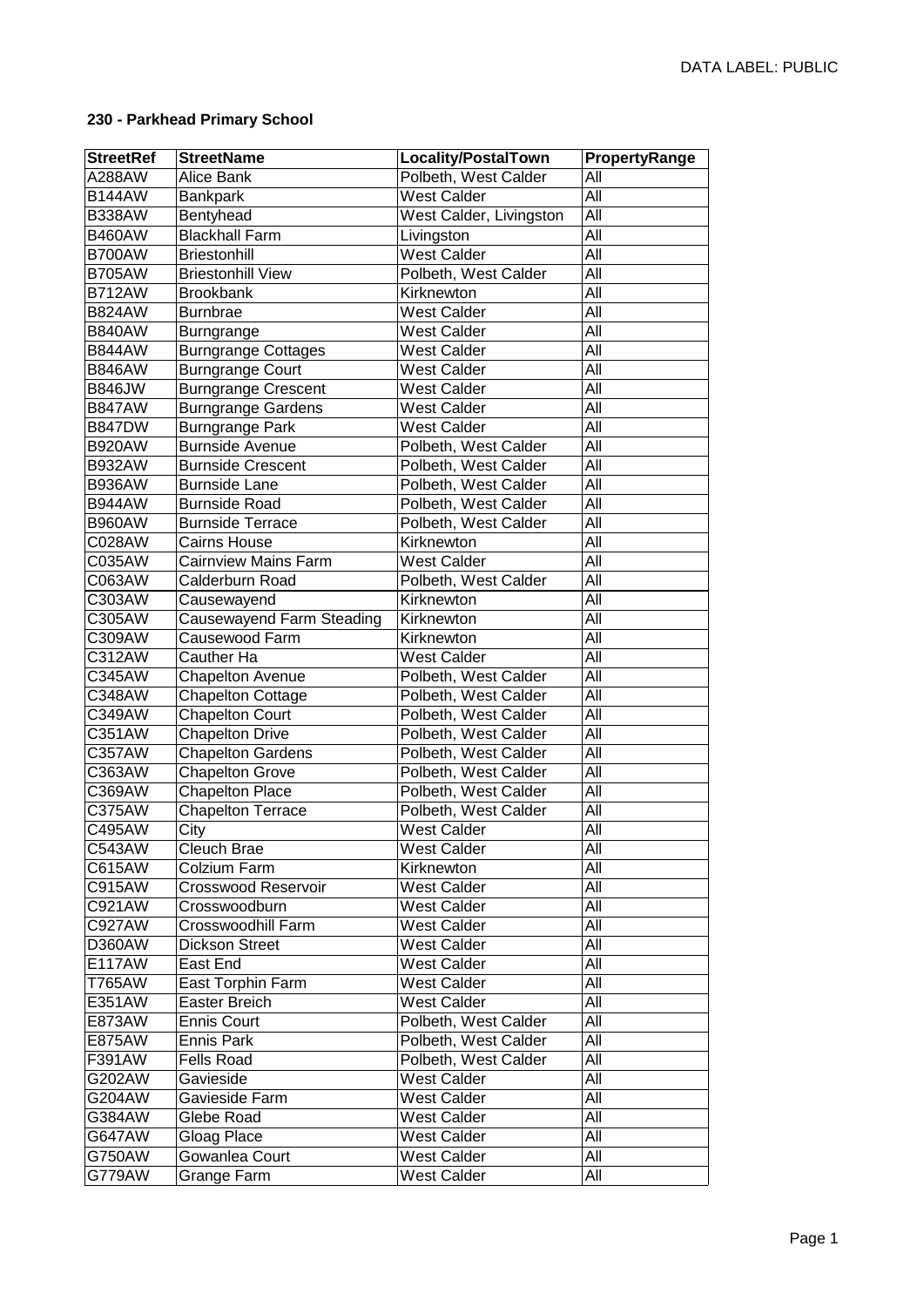## **230 - Parkhead Primary School**

| <b>StreetRef</b> | <b>StreetName</b>            | Locality/PostalTown     | PropertyRange |
|------------------|------------------------------|-------------------------|---------------|
| G801AW           | <b>Grant Street</b>          | <b>West Calder</b>      | All           |
| G988AW           | Gunsgreen                    | <b>West Calder</b>      | All           |
| <b>H100AW</b>    | Harburn                      | <b>West Calder</b>      | All           |
| <b>H110AW</b>    | Harburn Drive                | <b>West Calder</b>      | All           |
| <b>H120AW</b>    | Harburn Estate               | <b>West Calder</b>      | All           |
| <b>H125AW</b>    | Harburn Lane                 | <b>West Calder</b>      | All           |
| <b>H130AW</b>    | Harburn Road                 | <b>West Calder</b>      | All           |
| <b>H305AW</b>    | Hartwood                     | <b>West Calder</b>      | All           |
| <b>H315AW</b>    | Hartwood Lodge               | <b>West Calder</b>      | All           |
| <b>H320AW</b>    | Hartwood Road                | <b>West Calder</b>      | All           |
| <b>H330AW</b>    | Harwood Farm                 | <b>West Calder</b>      | All           |
| <b>H475AW</b>    | <b>Hermand East</b>          | <b>West Calder</b>      | All           |
| <b>H477AW</b>    | <b>Hermand Estate</b>        | <b>West Calder</b>      | All           |
| <b>H480AW</b>    | <b>Hermand Gardens</b>       | <b>West Calder</b>      | All           |
| <b>H486AW</b>    | <b>Hermand Home Farm</b>     | <b>West Calder</b>      | All           |
| <b>H488AW</b>    | <b>Hermand House</b>         | <b>West Calder</b>      | All           |
| <b>K345AW</b>    | <b>King Crescent</b>         | <b>West Calder</b>      | All           |
| <b>K368AW</b>    | <b>King Square</b>           | <b>West Calder</b>      | All           |
| <b>K644AW</b>    | Kirkgate                     | <b>West Calder</b>      | All           |
| L090AW           | Langside Crescent            | Polbeth, West Calder    | All           |
| <b>L117AW</b>    | Langside Gardens             | Polbeth, West Calder    | All           |
| <b>L243AW</b>    | <b>Learmonth Crescent</b>    | <b>West Calder</b>      | All           |
| <b>L405AW</b>    | Limefield                    | <b>West Calder</b>      | All           |
| <b>L414AW</b>    | Limefield Avenue             | Polbeth, West Calder    | All           |
| <b>L432AW</b>    | <b>Limefield Gardens</b>     | Polbeth, West Calder    | All           |
| <b>L450AW</b>    | <b>Limefield Mains</b>       | <b>West Calder</b>      | All           |
| <b>L477AW</b>    | Limefield Road               | Polbeth, West Calder    | All           |
| <b>L486AW</b>    | Limefield Road               | <b>West Calder</b>      | All           |
| <b>L495AW</b>    | <b>Limefield Schoolhouse</b> | <b>West Calder</b>      | All           |
| <b>L585AW</b>    | Linnhouse                    | Livingston              | All           |
| M132AW           | <b>Main Street</b>           | <b>West Calder</b>      | All           |
| <b>M552AW</b>    | Midcrosswood                 | <b>West Calder</b>      | All           |
| <b>M768AW</b>    | Mortonhill                   | Mid Calder, Livingston  | All           |
| M786AW           | Mossend                      | <b>West Calder</b>      | All           |
| M789AW           | <b>Mossend Crescent</b>      | <b>West Calder</b>      | All           |
| M790AW           | <b>Mossend Drive</b>         | <b>West Calder</b>      | All           |
| M793AW           | <b>Mossend Gardens</b>       | <b>West Calder</b>      | All           |
| M795AW           | <b>Mossend Park</b>          | West Calder             | All           |
| M796AW           | Mossend Place                | West Calder             | All           |
| M797AW           | Mossend View                 | <b>West Calder</b>      | All           |
| M925AW           | Mungle Place                 | <b>West Calder</b>      | All           |
| M929AW           | <b>Mungle Street</b>         | <b>West Calder</b>      | All           |
| M929DW           | Munro Court                  | <b>West Calder</b>      | All           |
| <b>N866AW</b>    | Northfield Cottages          | <b>West Calder</b>      | All           |
| <b>N870AW</b>    | Northfield Court             | <b>West Calder</b>      | All           |
| <b>N961AW</b>    | Northview                    | <b>West Calder</b>      | All           |
| <b>O084AW</b>    | Oakbank Cottages             | Westwood, West Calder   | All           |
| <b>O918AW</b>    | Over Williamston             | West Calder, Livingston | All           |
| <b>P087AW</b>    | Park Drive                   | <b>West Calder</b>      | All           |
| P231AW           | <b>Parkhead Cottages</b>     | <b>West Calder</b>      | All           |
| <b>P243AW</b>    | <b>Parkhead Crescent</b>     | <b>West Calder</b>      | All           |
| <b>P267AW</b>    | <b>Parkhead Gardens</b>      | <b>West Calder</b>      | All           |
| <b>P579AW</b>    | Polbeth Avenue               | Polbeth, West Calder    | All           |